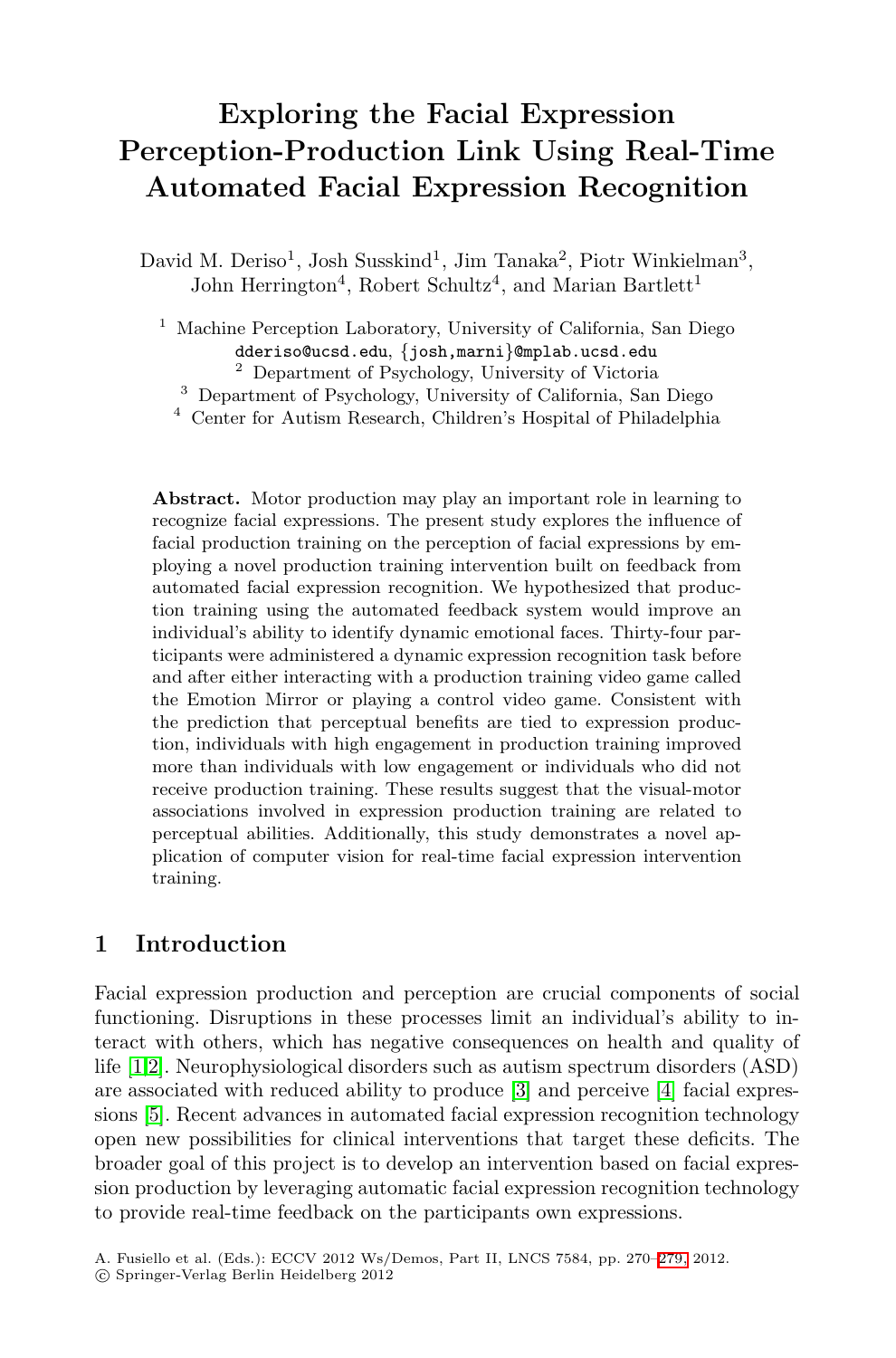The present study employs the automated expression recognition intervention to explore the link between facial expression perception and production. We examine the effect of emotional facial expression production training on the perception of dynamic facial expressions. To the best of our knowledge, this is the first paper to address the question of whether training facial expression production influences perception. Previous computer-based interventions focused on expression recognition [6,7], but not production, and the link between facial [pro](#page-9-1)duction and perception remains unclear. Practice with expression production may not only influence production itself, but may also influence perception due to possible associations between recognition and motor production.

## **1.1 Exploring the Expression Perception and Production Link**

The recruitment of the motor system for percep[tu](#page-9-2)al learning is a theme that has become widespread in cognitive science, dating back to the motor theory of speech perception [8]. The theory posits that motor production plays an important [role](#page-9-3) [in](#page-9-4) the development of perceptual recognition capabilities. More recent evidence suggests that perceptual recognition itself involves dynamic interaction through a network of brain areas including the motor system. Neurons in a visual-motor system, called "mirror neurons," have been reported to activate during the pro[duc](#page-9-5)tion of specific muscle movement and also to visual display (perception) of the same muscle movement performed by another [9]. There is evidence from cognitive neuroscience and psychology that perceptual systems for facial expression recognition may be linked with motor as well as somatosensory feedback systems [10,11]. For example, facial motor interference produced by biting a pen has been shown to impair recognition of certain emotional expressions [12]. Moreover, disrupting sensory feedback from the facial region of somatosensory cortex via TMS impairs discrimination of facial expressions, but not recognition of facial identity [13].

Together, these studies suggest that perception and production may be linked through a common use of the motor system. The present study explores this link by measuring the impact of facial expression production training on the ability to recognize dynamic facial expressions. We hypothesized that training with facial expression production will improve perceptual ability to recognize dynamic facial expressions.

To study the effects of facial expression production, we employed real-time facial expression recognition within a novel intervention game called the emotion mirror. In this paradigm, subjects receive closed-loop sensorimotor feedback, where they produce facial expressions and simultaneously view their expressions mirrored by interactive animations.

# **2 Methods**

To measure the effect of production training on perceptual ability, a pre-test post-test design was employed where perceptual ability was measured using the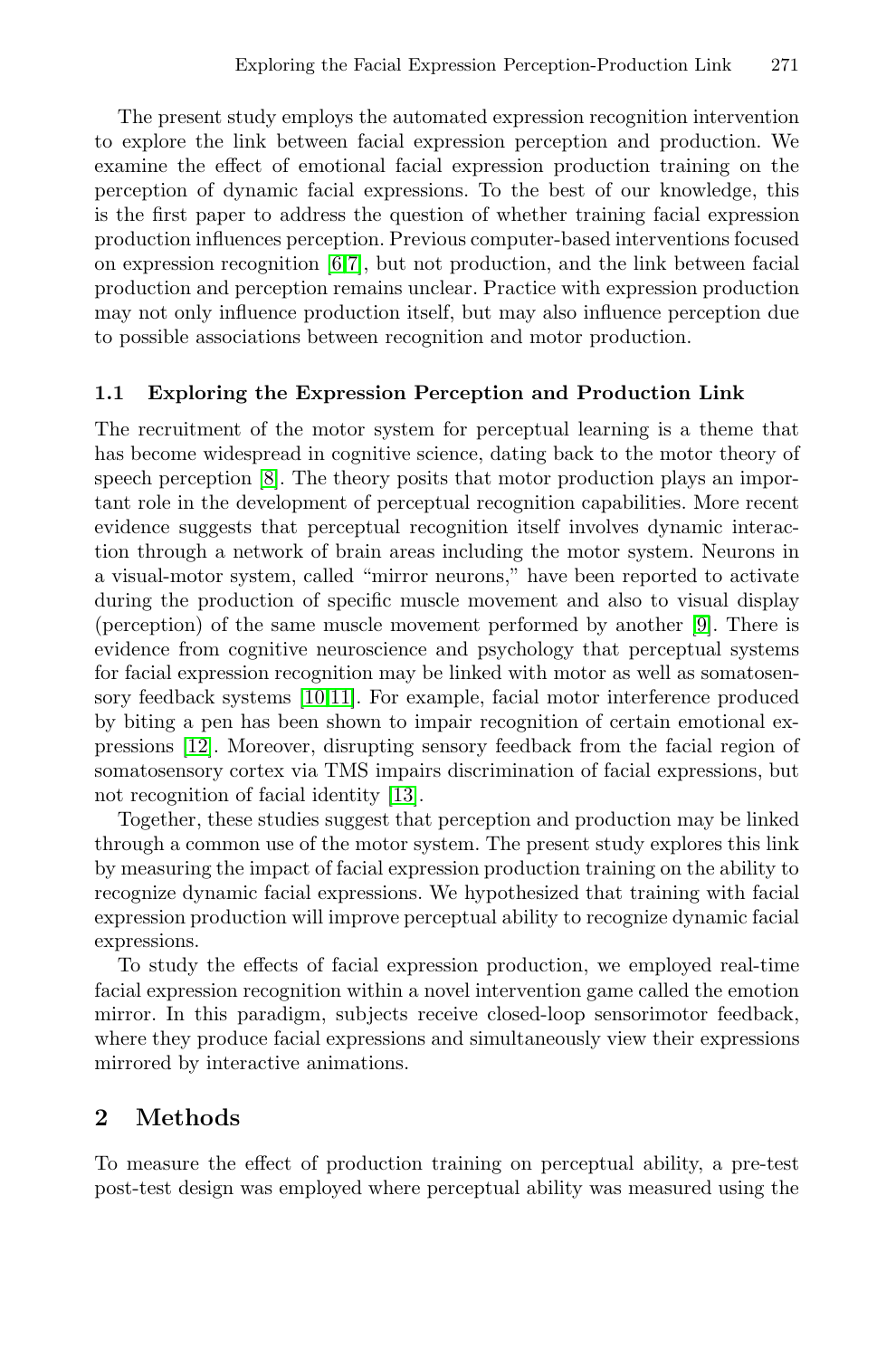### 272 D.M. Deriso et al.

Dynamic Expression Recognition Task (DERT) before and after the intervention task (Emotion Mirror) or [con](#page-9-6)[tro](#page-9-7)l task (Sushi Cat).

## **2.1 Dynamic Expression Recognition Task ("DERT")**

Social interactions demand efficient and accurate interpretations of dynamic facial expressions. However, previous studies of face perception have predominantly used static, high intensity facial stimuli, with which participants are often at ceiling recognition performance. To measure the perceptual ability for dynamic facial expressions, DERT was adapted from [14,5].

Participants were shown a human face that gradually morphed over the course of 500 ms from a neutral expression to one of four basic emotions: sad, angry, fearful, and [surp](#page-9-8)rised. In order to assess the perceptual limitations for identifying an emotion, the amount of information given for each decision was varied by allowing the morph to reach one of five percentages of c[omp](#page-9-9)letion (intensity): 15 (difficult), 30, 45, 60, and 75 (easy). The lowest intensity is presented first, in a block design. Participants were instructed to identify each expression as quickly and accurately as possible, while response reaction time and accuracy wer[e re](#page-9-6)[co](#page-9-7)rded.

Dynamic stimuli were created by generating morphs of six actors selected from the Radboud database [15] of basic emotional expressions. Each actor's face was morphed from neutral to a high intensity expression using facial action constellations defined in the Facial Action Coding System (FACS) manual [16] as markers. Morphs were rapidly displayed as sequences that lasted a total of one second, beginning with a neutral expression that lasted for 500 msec, followed by a dynamic expression (See Figure 1).

DERT differs from [14,5] in that the dynamics are consistent across expression intensities; it does not slow down the frame rate or rate of expression production for the low intensity expressions, nor does it hold a static facial expression at the end of the dynamic display. Because the low intensity expressions had fewer frames, a one second total display time was achieved by increasing the duration of the static neutral expression before the onset of the low intensity morph (See Figure 1).



**Fig. 1.** Dynamic Expression Recognition Task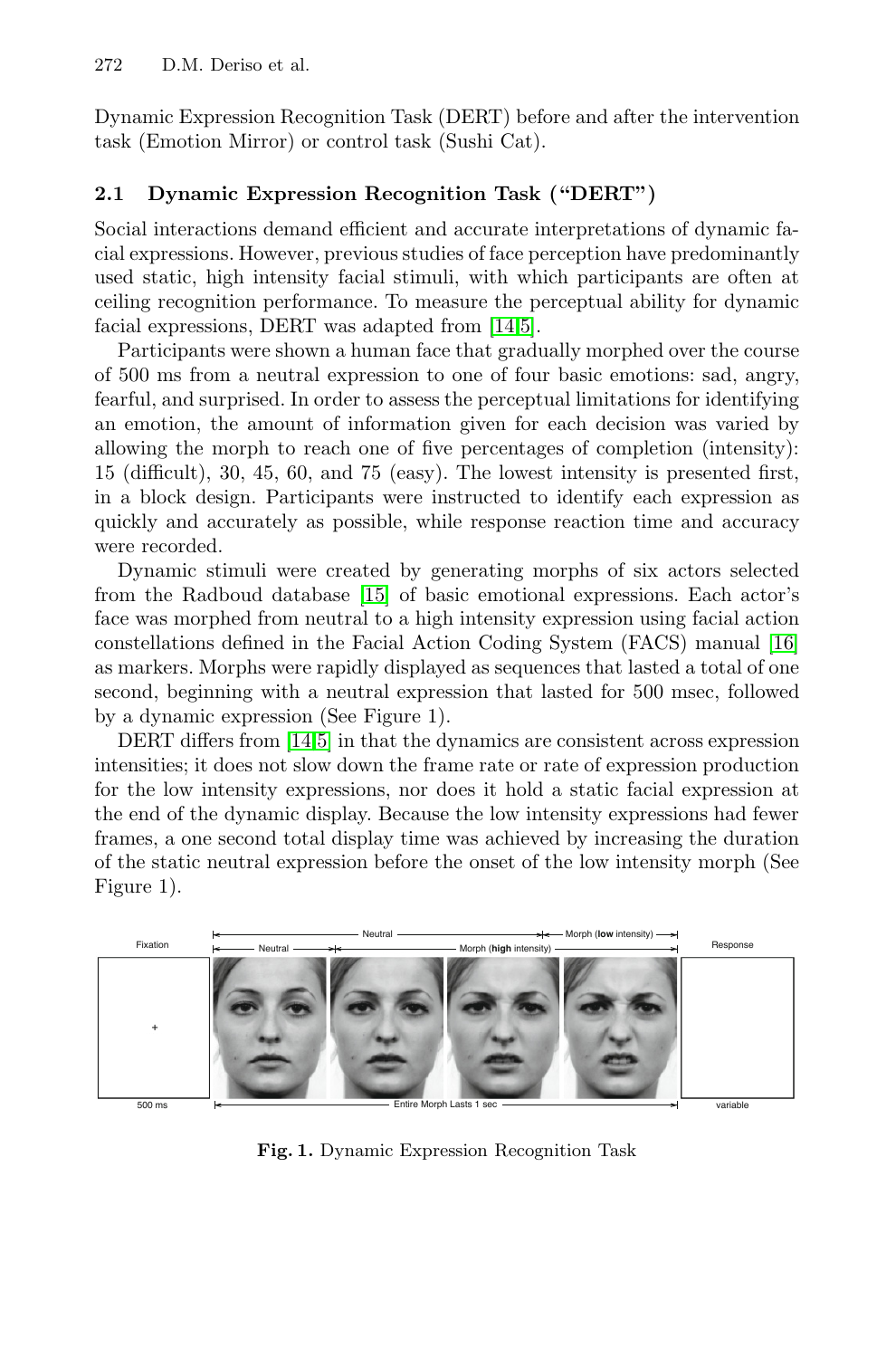# **2.2 The Emotion Mirror**

The emotion mirror is an intervention game in which an illustrated character responds to the facial expression of the subject in real-time. There are two conditions that govern the direction of the interaction: "it mimics you" and "you mimic it." In the first condition, the participant is audibly prompted to make one of six expressions. If the correct expression is produced, the character mirrors the participant's expression (ie. "it mimics you"), which is rewarding to the participant. In the second condition, the character displays and holds an expression, and participant is instructed to copy the character (ie. "you mimic it"). As the participant approximates the expression of the character, an ice-cream cone grows by increasing in units of scoops and toppings. This playful interaction is designed to appeal to children and adults.

The game includes a selection of engaging animated characters that range in visual complexity. It is well known that children with ASD tend to be more comfortable with visually simple displays, and are more comfortable with robots and animals than with human faces. Accordingly, the avatars in the intervention game range from animals, to outer-space creatures, to a more realistic human avatar for which children can choose gender, skin color, and hair color to match their own (See Figure 2). Each condition cycled through three characters (dog, girl, boy) for six emotions each (two conditions with three repetitions of six emotions). The task knits expressive production and perception as it is the participant's own face that drives the expressions shown on the avatar, and provides feedback and practice in facial expression mirroring behaviors.

The facial expression recognition engine behind the Emotion Mirror is the Computer Expression Recognition Toolbox (CERT).



(a) It Mimics You (b) You Mimic It

**Fig. 2.** The Emotion Mirror

#### **2.3 The Computer Expression Recognition Toolbox ("CERT")**

CERT is a computer vision system for measuring facial expressions in real time [17,18] (See Figure 3). CERT automatically codes the intensity of six expressions of basic emotion, three dimensions of head pose (yaw, pitch, and roll, as well as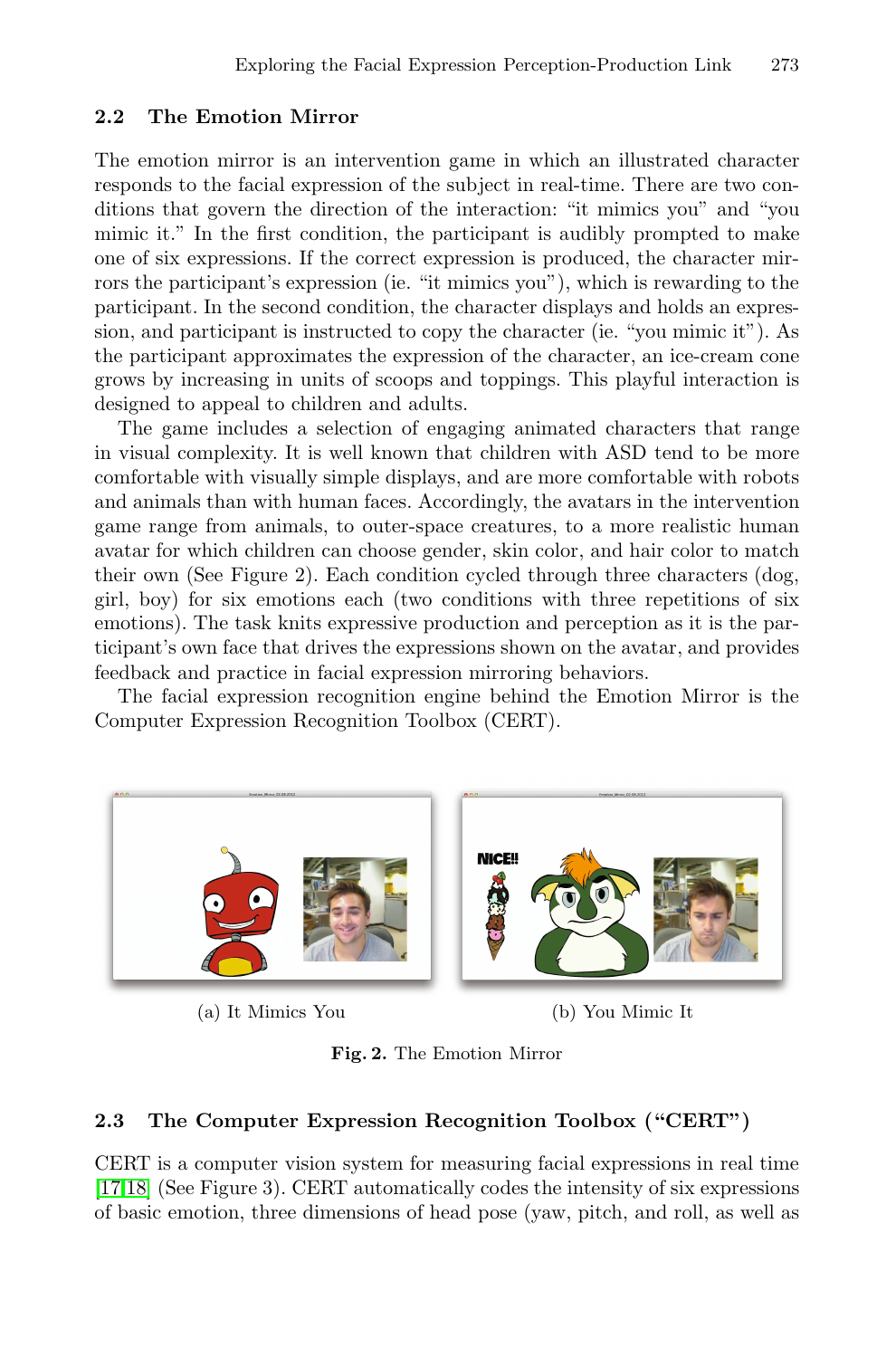#### 274 D.M. Deriso et al.

t[he](#page-9-10) [2](#page-9-10)0 facial actions from the FACS [8] most related to emotion. FACS is a system for objectively scoring facial expressions in terms of elemental movements, called action units (AUs), which roughly correspond with individual facial muscle movements. FACS provides a comprehensive description of facial expressions, providing greater specificity and diversity than emotion categories.

The technical approach to CER[T is](#page-9-11) an appearance-based discriminative approach. Such approaches have proven highly robust and fast for face detection and tracking (e.g. [19], and take advantage of the rich texture information in facial expression images. This class of approaches achieves a high level of robustness through the use of large data sets for machine learning. This speed and robustness has enabled real-time analysis of spontaneous expressions. Evaluation of CERT on benchmark datasets shows state-of-the-art performance for both recognition of basic emotions and recognition of facial actions. CERT also provides information about expression intensity. See [17] for more information on system design and benchmark performance measures. CERT operates in near real-time at approximately 12-15 frames per second, and is available for academic use.

A softmax competition between CERT's six expressions of basic emotion and neutral mediates the matching signal between the prompted emotion and that of the participant. This matching signal drives the character's expression intensity or the height of the ice cream in proportion to the participant's expression intensity.

## **2.4 Participants**

Participants were thirty-four healthy college students  $(M = 14, F = 19, M(age)$ 20.5) who volunteered for course credit. All volunteers were instructed to bring corrective eyewear if needed. No subjects were excluded, although data from four intervention subjects sets were unusable due to recording errors. The study was approved by the Human Research Protections Program at the University of California, San Diego.



**Fig. 3.** The Computer Expression Recognition Toolbox ("CERT")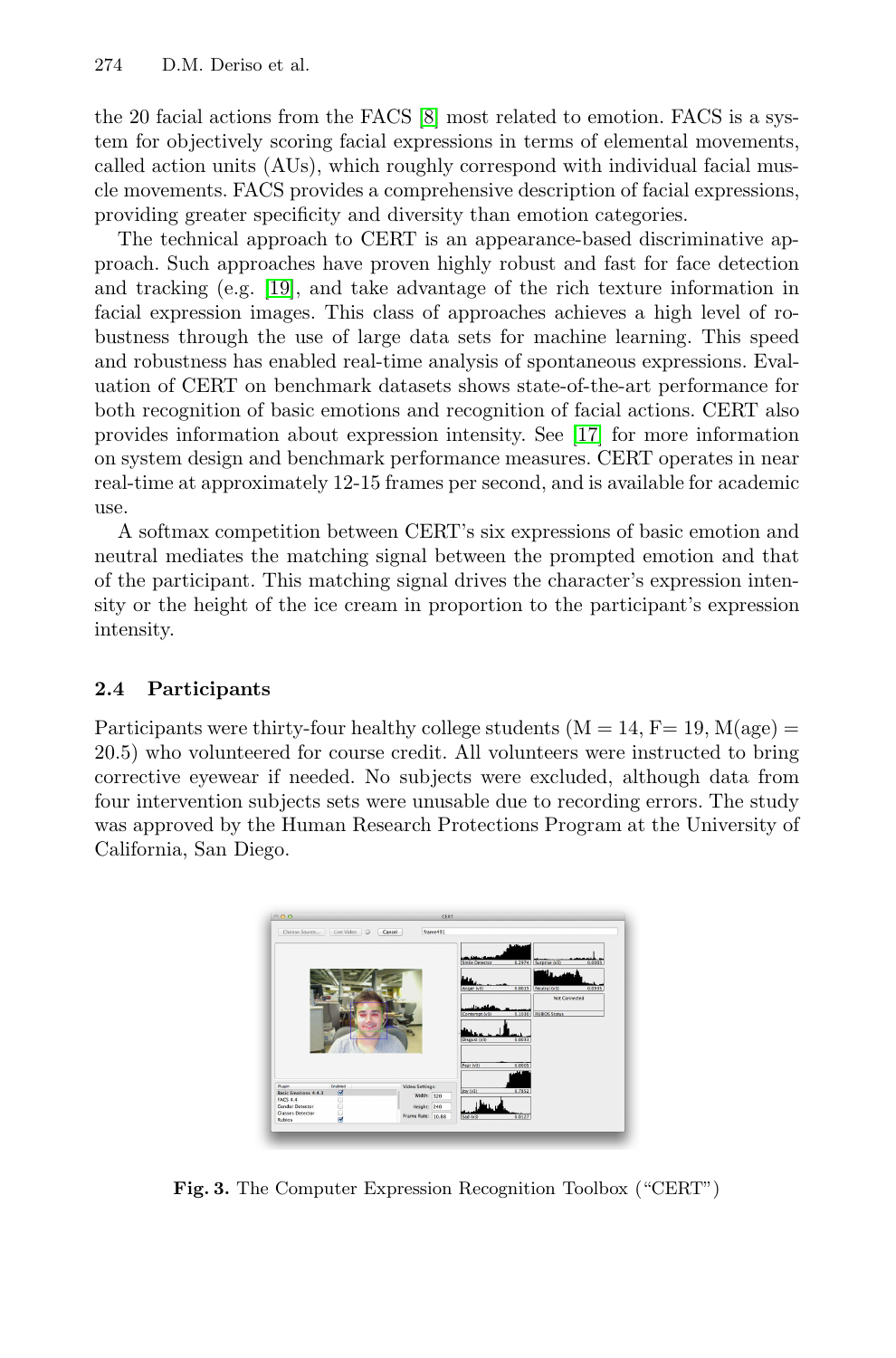#### **2.5 Experimental Design**

Each [p](#page-9-12)articipant was randomly assigned into one of two groups: intervention  $(N=17)$  and control  $(N=17)$ . The intervention group received facial expression production practice, and the control group played a spatial game that does not involve expression perception or production. All participants were assessed for recognition of dynamic facial expressions before and after intervention using the Dynamic Expression Recognition (DERT) task. The intervention group performed facial expression production exercises for 20 minutes, starting first with the Emotion Mirror "it mimics you," followed by "you mimic it," and finally Face-Face-Revolution [7]. The control group played a spatial computer game that does not involve expression perception or production called "Sushi Cat" [908] for 20 minutes. The object of the game is to drop a cat from an optimal position such that as the cat falls and bounces off obstacles, it can eat the maximum amount of sushi before landing. The control task does not prompt the user [to](#page-9-13) produce facial expressions.

#### **2.6 Measures**

The primary dependent measures for DERT were accuracy, and reaction time. Pre-test scores were used as a covariate to compare post-test scores across intervention and control groups. Confusion matrices were also analyzed by comparing their similarity to the identity matrix using the Backus-Gilbert spread (BGS) (Equation. (1)) [20]. The BGS measures the Euclidean distance between two vectorized matrices, normalized by the number of off-diagonal elements.

$$
1 - \left[ \sum_{ij} \left( X_{ij} - I_{ij} \right)^2 / \sum_{mn} \left( 1 - I_{mn} \right)^2 \right] \tag{1}
$$

In order to determine the extent to which participants made an effort to undergo production training with the emotion mirror, a measure of engagement, or compliance, was assessed using the mean accuracy of expression production. To calculate this, a true positive was awarded for a given trial when the peak emotion measured by CERT (integrated across the duration of the trial) matched the target emotion prompted by the Emotion Mirror.

Speed of facial expression production during the emotion mirror exercise was also assessed as the time from the stimulus onset to the peak CERT value for the target emotion (time-to-peak).

## **3 Results**

We tested the hypothesis that engagement with the emotion mirror intervention (EM) would lead to improvements in expression recognition as measured by the DERT. As predicted, there was a trend for a positive correlation between engagement with the Emotion Mirror and gain scores on the dynamic expression recognition task  $(r = .517, n = 13, t(1, 11) = 2.01, p < 0.07)$  as measured by a Pearson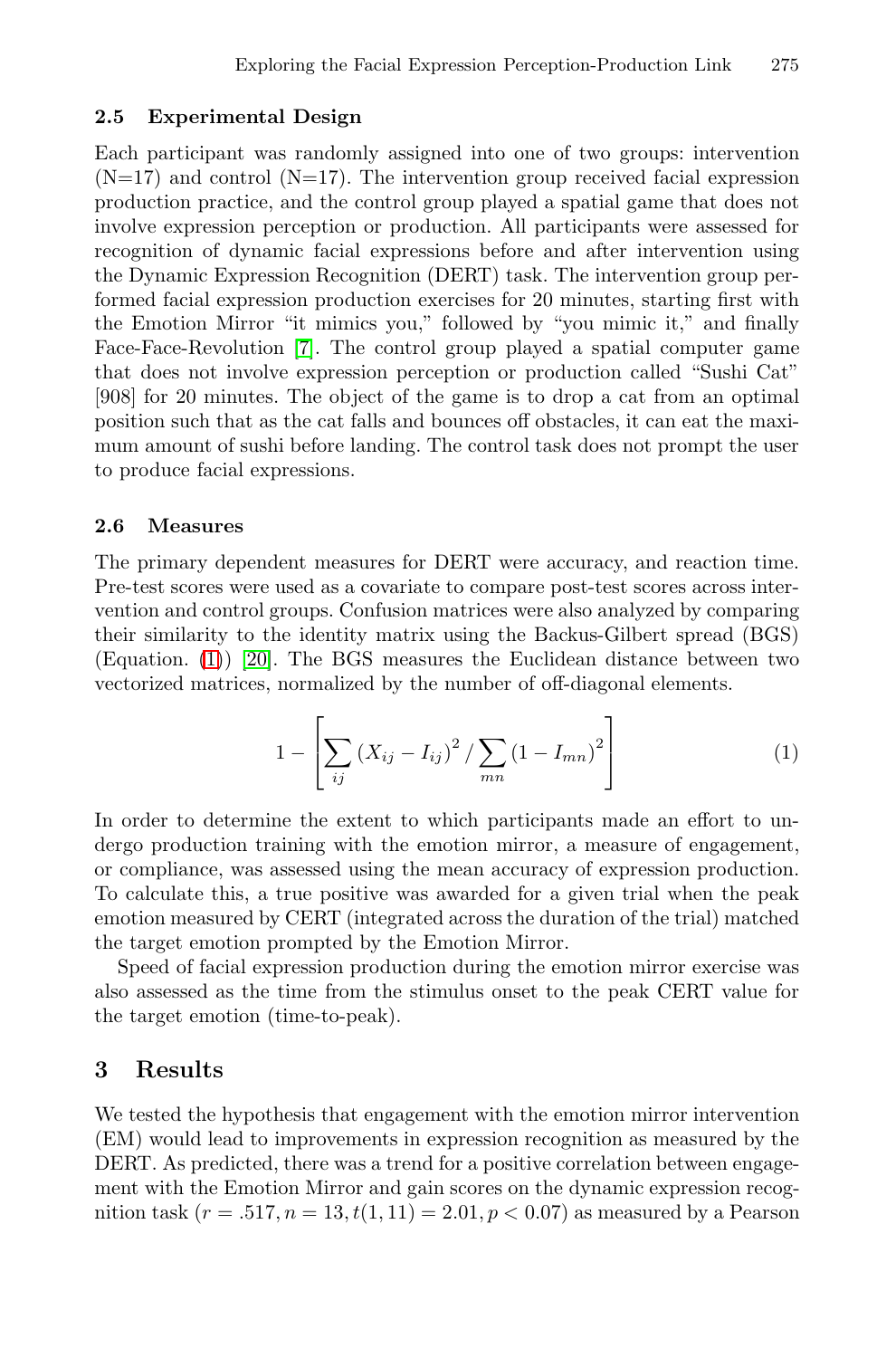#### 276 D.M. Deriso et al.

product moment correlation. The correlation was stronger for the Emotion Mirror's "you mimic it" condition  $(r = .612, n = 13, t(1, 11) = 2.57, p < 0.026)$ . Preliminary analyses were performed to ensure no violation of the assumptions of normality, linearity, and homoscedasticity.

To investigate whether the perceptual improvement was related to intervention engagement or chance, the intervention group was split by the median level of engagement into two groups: high engagement and low engagement (abbreviated as "T high" and "T low"). The pre and post-test performance of these new groups were then compared against a control group, who were given the same tests.

Since our main dependent measure of accuracy has a fixed ceiling at 1.00, we employed the ANCOVA method to improve the sensitivity of our between-group comparisons [21]. A two-way mixed analysis of covariance was conducted to assess the effectiveness of the emotion mirror intervention in improving accuracy on the dynamic expression recognition task. The within-subject independent variable was the amount of facial morph (15, 30, 45, 60, 75) and the betweensubject independent variable was group assignment (control, intervention with high EM accuracy, intervention with low EM accuracy). The dependent variable was pos-test DERT accuracy scores, while DERT pre-test scores were used as a covariate to control for individual differences. Checks were conducted to ensure that there were no violations of the assumptions of normality, linearity, homogeneity of variance, homogeneity of regression slopes, and reliable measurement of the covariate. After adjusting for pre-test DERT accuracy scores, there was a significant main effect of treatment group  $(F(1, 2) = 3.361, p < 0.006)$ . There was also a significant main effect of morph level  $(F(1, 4) = 13.812, p < .00001)$ , and an interaction of treatment group by morph level  $(F(1, 8) = 3.357, p < 0.002)$ (See Figure 4).

To assess whether the intervention group improved more than the control group, we compared the accuracy improvement (gain score) for each group collapsed across levels of morph. Post-hoc Welch independent two sample t-tests were performed on the adjusted post-test score. These tests revealed that the intervention group with high EM accuracy had significantly greater improvements than did the control group  $(t(55.8) = -3.03, p < 0.00373$ , two-sided, mean difference  $= 0.02, 95\%$  CI:  $-0.0312$  to  $-0.00635$ ). These tests also revealed that the intervention group with high EM accuracy had significantly greater improvements than did the intervention group with low EM accuracy  $(t(62.6) = 4.89, p < .00001,$  two-sided, mean difference = -0.038, 95% CI: 0.02 to 0.05), and the control group had significantly greater improvements than did the intervention group with low EM accuracy  $(t(48) = 3.02, p < 0.004,$  twosided, mean difference  $= -0.019, 95\%$  CI: 0.006 to 0.031). These results suggest that changes in perceptual accuracy from pre-test to post-test is strongly influenced by the accuracy during the emotion mirror task. These findings support the influence of expression practice and visual-motor associations, in expression recognition.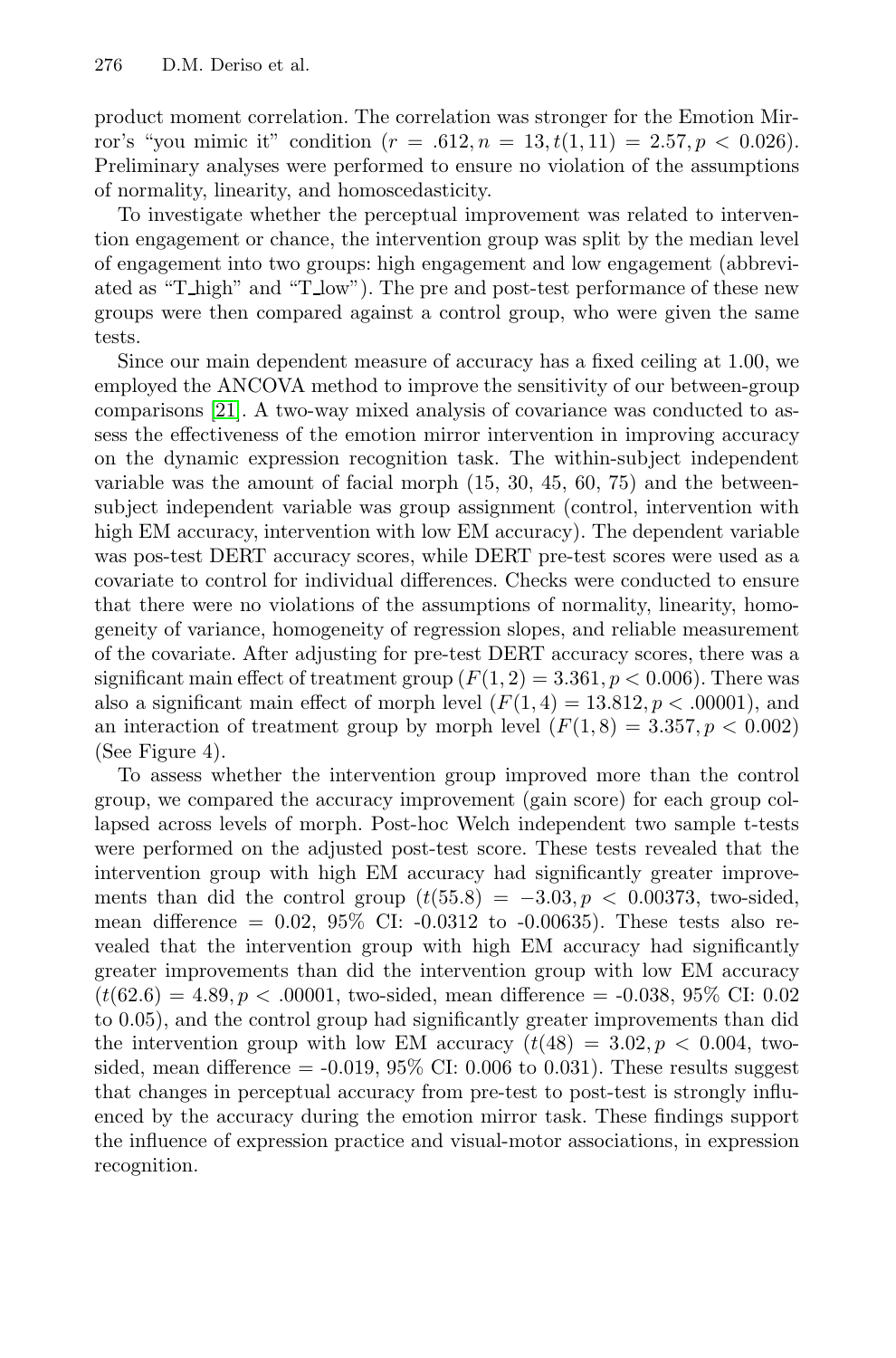

**Fig. 4.** Perceptual Improvement (Post - Pre)

The relationship between the latency of production (time-to-peak) and improvement in DERT reaction time was assessed with a Pearson product moment correlation. The quicker an individual was to maximally produce the correct expression was significantly related to quicker reaction times ( $r = -0.558, n =$  $13, t(1,11) = -2.23, p < 0.048$ . In addition, confusion matrices were quantified by measuring the similarity to the identity matrix using the Baccus-Gilbert Spread (BGS). Improvement in the BGS during the emotion mirror was significantly correlated in improvement in the BGS for recognition as measured by DERT  $(r = .558, n = 13, t(1, 11) = 2.23, p < 0.048)$ .

# **4 Discussion**

Consistent with the hypothesis that practice with production leads to improvements in perception, we found that greater engagement with the emotion mirror intervention improves perceptual accuracy for dynamic faces across emotions and varying levels of difficulty. The perceptual benefit was tied to expression production performance during motor training. These findings are consistent with our initial theory that the visual-motor associations gained in production training influence perceptual abilities.

In further support of the role of facial motor practice in perception, we found that the increase in speed of expression production during the Emotion Mirror was correlated with recognition performance improvement in DERT. This result demonstrates a relationship between learning in facial motor production and learning in facial expression perception that cannot be accounted for by practice recognizing facial expressions alone, and supports the hypothesis that the motor production itself contributed to perceptual improvement.

Furthermore, improvements in the confusion matrix (measured by the BGS) for facial expression production during the Emotion mirror were significantly correlated in improvement in the BGS for recognition as measured by DERT, providing further evidence that improvements in production are related to improvements in perception.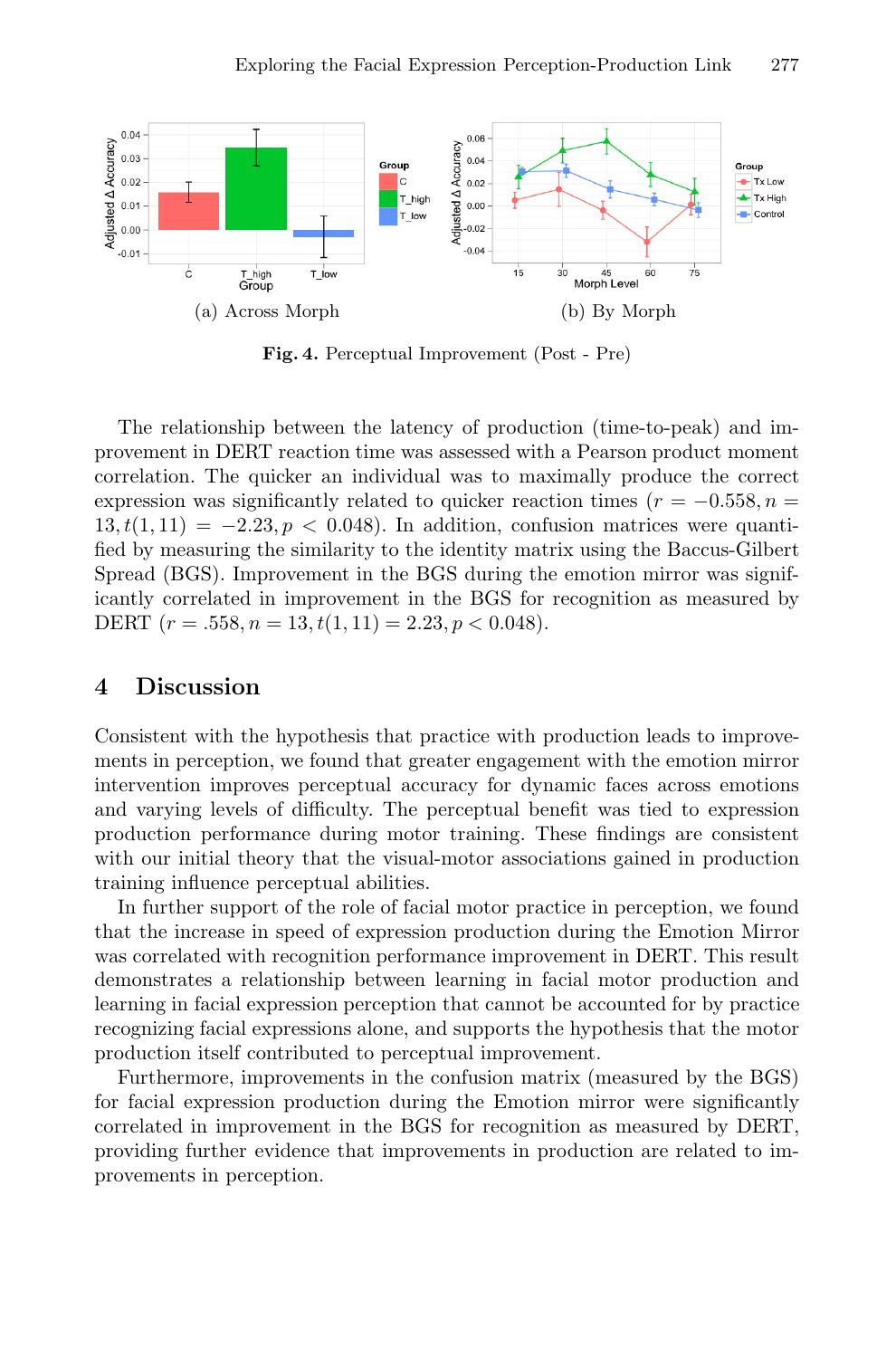Though no significant differences were observed between engagement with the two production conditions, the "it mimics you" condition showed a stronger correlation with perceptual improvement in DERT than did "you mimic it." Though the differences between these two tasks were not explicitly studied, this correlation suggests that there may be a difference in the efficacy between the two methods of training. Further studies are needed to tease apart whether this correlational discrepancy was due to differences in the way each condition trained the participant, or if one condition had a stronger coupling between the subject and the emotion mirror

This study is not without limitations. Facial expression production training can be a tiring process, and the current methods were unable to adjust for how tired the participants were when they underwent the second, also tiring, perceptual assessment. Not all participants may have felt comfortable producing facial expressions, and some may have felt embarrassed more so than would children who may be more engaged with the illustrated characters and ice cream. CERT does not necessary work equally well for all participants, and some may have had a harder time engaging that others.

The present study is a product of a multi-disciplinary research effort to develop and evaluate a computer-aided intervention system to enhance the facial expression skills of children with ASD that merges the expertise of researchers in computer vision, face perception, autism, and social neuroscience. Recent advances in computer vision open new avenues for computer assisted intervention programs that target critical skills for social interaction, including the timing, morphology and dynamics of facial expressions. Such systems enable investigations into the learning of facial expression production that were previously not possible. The Emotion Mirror presents pioneering work to develop an engaging intervention system for facial expression processing based on automatic facial expression recognition technology. Such technology contributes not only to potential treatments, but also to the study of learning and plasticity in perception and production systems, and to understanding the cognitive neuroscience of emotion.

**Acknowledgment.** Support for this work was provided by NIH grant NIMH-RC1 MH088633 and NSF grant SBE-0542013. Any opinions, findings, conclusions or recommendations expressed in this material do not necessarily reflect the views of the National Science Foundation.

# **References**

- 1. Eisenberger, N., Cole, S.: Social neuroscience and health: neurophysiological mechanisms linking social ties with physical health. Nature Neuroscience (2012)
- 2. House, J., Landis, K., Umberson, D.: Social relationships and health. Science 241, 540–545 (1988)
- 3. McIntosh, D., Reichmann-Decker, A., Winkielman, P., Wilbarger, J.: When the social mirror breaks: deficits in automatic, but not voluntary, mimicry of emotional facial expressions in autism. Developmental Science 9, 295–302 (2006)